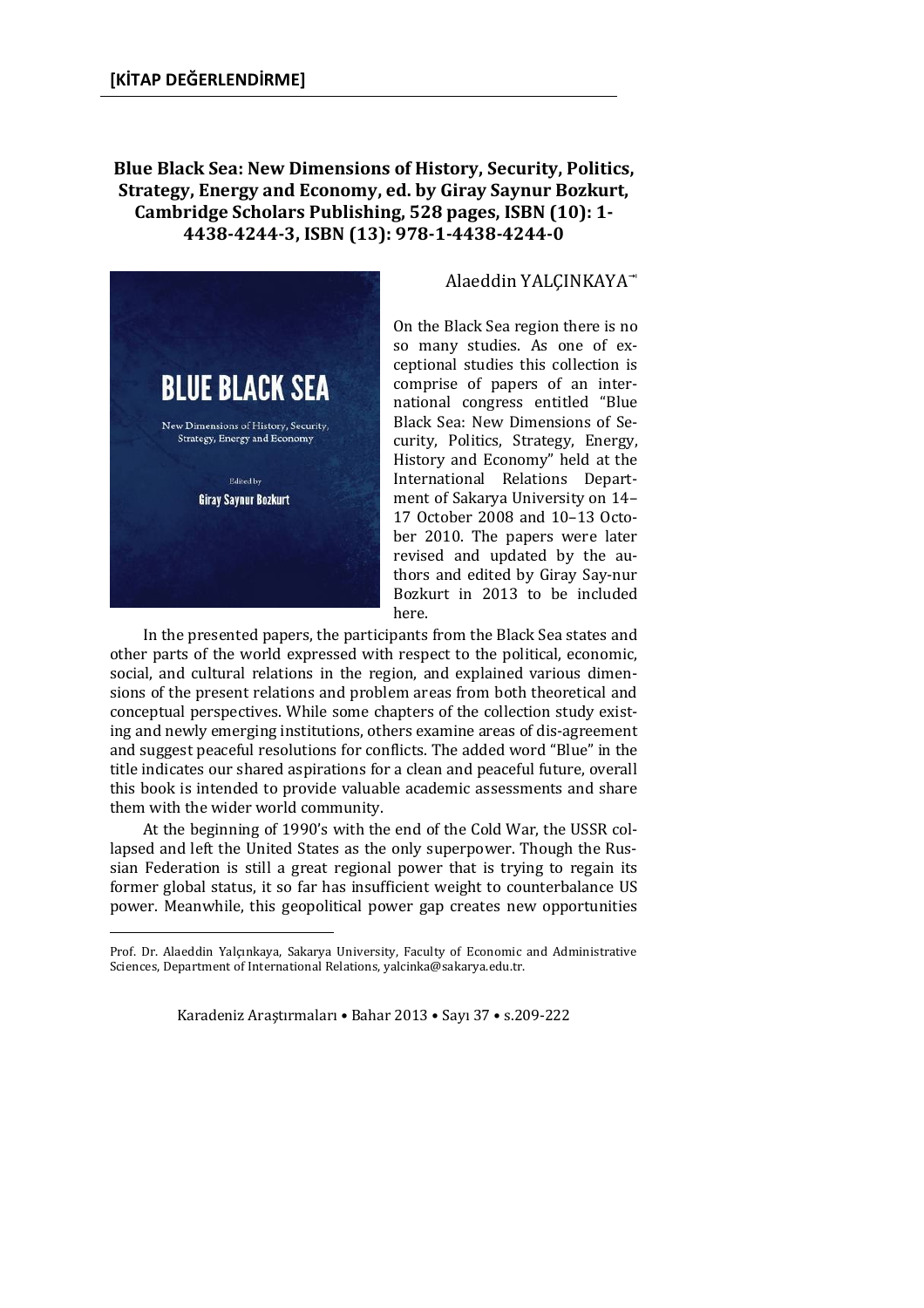for other regional and global actors. The fifteen former Soviet republics have been faced with radical movements linked to ethnic and religious fanaticism. While the whole world has been affected by these events, they have intensified at the Black Sea regions.

This collection consists of five chapters: *History*, *Security*, *International Relations*, *Strategy*, *Energy*, and *Economy*.

In the "history chapter" there are three articles: "A Glance at the History of the Black Sea Region" by M. Bilgin, summarizes the major events of the Black Sea region from the VIII. BC to XX. Century. N. Çelik, in "The Black Sea and Balkans under Ottoman Rule" explains Ottoman era's Balkans and Black Sea region. Especially in the XVIII. and XIX. Centuries Ottoman-Russian rivalry and formation of Slavic states are important cases. The last article of this chapter is "The Preconditions of Ethnic–Political Conflicts in Georgia" by Z. Davitashvili. This study examines of historical backgrounds of the ethnical conflict of the Georgian region.

As the second chapter, "Security" has nine articles: "The Security Policy of the Caucasus Nations in the New Security Environment", by E. Mehtiyev, emphasizes the importance of the Black Sea area in the European security system. According to Mehtiyev, as part of the wider Black Sea region, the Caucasus has direct access to Central Asia and Middle East. The next article "Background to the Hostilities between Armenia and Azerbaijan: From the Prague Process to the Madrid Principles" is also by E. Meytiyev. He says a military action to recover Nogorno-Karabagh from occupation has not offered any solution. N. Nechayeva's paper, "The Georgia–Russia Conflict as an Example of Interdependence in World Politics" examines the evolution of Georgian–Russian relations based on the ever-changing interests of both sides. "The Roles of the Ukraine and the EU in settling the Russian–Georgian Conflict in the Caucasus" by G. Perepelytsia examines the main events in that conflict and describes the valuable contributions provided by Ukraine and EU in pursuit of resolution. "The Security Policies of Turkey and Russia towards Abkhazia and the Internal Georgian Conflict" by G. S. Bozkurt points out that the South Caucasus' problem forms a serious obstacle in the establishment of a regional security system. "Black Sea regional security after 9/11" by Y. Gaber, stresses the increasing importance of the Black Sea region after the notorious events of 9/11 and analyzes the regional security strategies of the United States, the main "outside actor," and Turkey, which has recently positioned itself as a regional power. M. Alam's work "Turkey's Security Strategies in the Extended Black Sea Region after September 11, 2001" examines the challenges which Turkey faces, such as terrorism, human and narco-trafficking, and illegal trade, most of which emanate from the Middle East. "The US Military Bases in Romania and Bulgaria and their Possible Implications for Regional Security", by S. Akkaya, focuses on US approach to the Black Sea region from a broader security perspective and in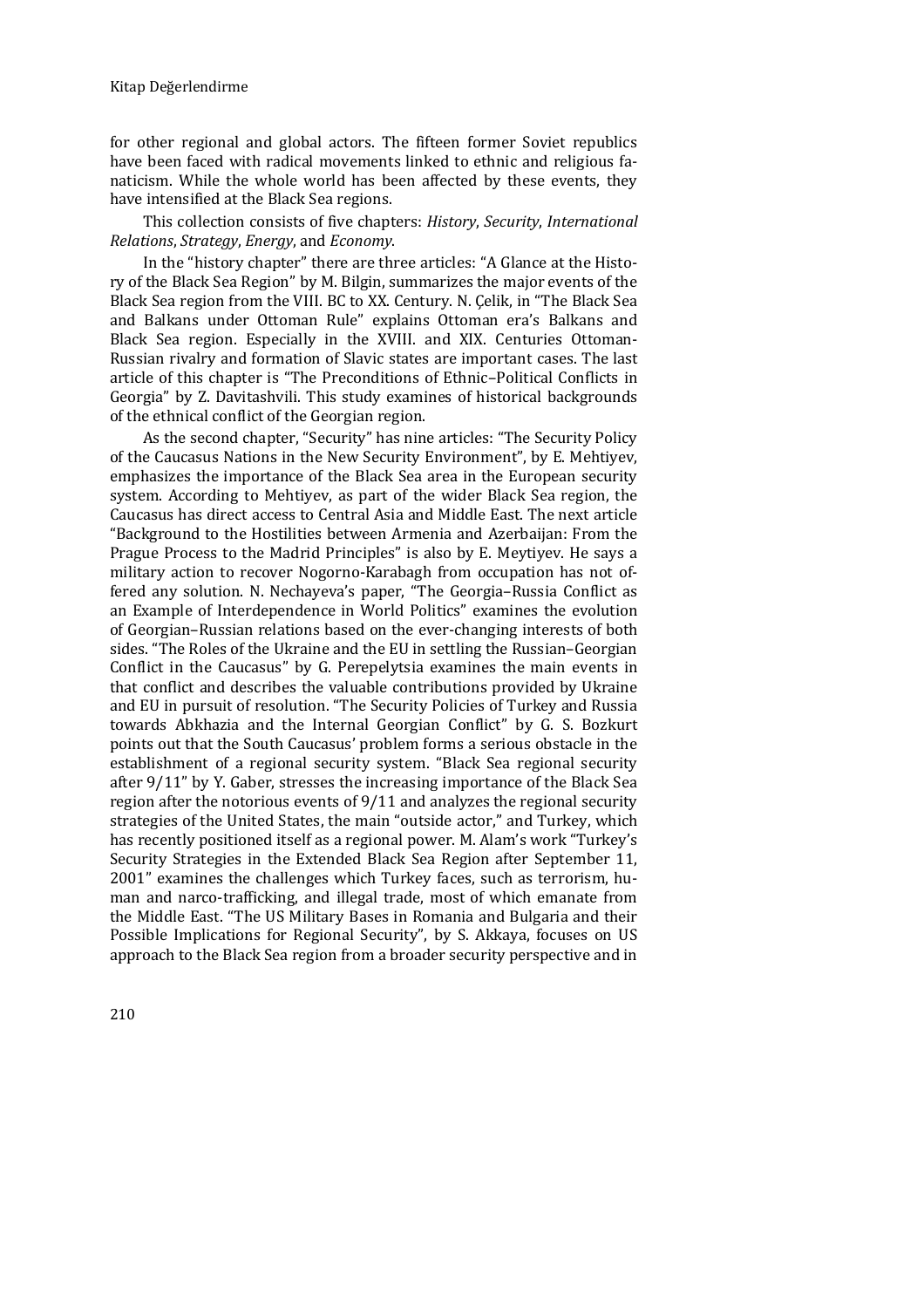consideration of a possible vital role for the United States and accordingly NATO in the region. "Security in the Black Sea Region from a Neorealist Perspective," by A. Anlar, uses neorealist theory to examine how the state of security has changed in the Black Sea region, attempting to explore changes in the characteristics of the structure of the Black Sea region and focusing mainly on the ordering principle, which is one of the three defining principles of neorealist theory.

"International Relations & Strategy" chapter has nine articles: "The Black Sea Region: Challenges and Opportunities" by M.H. Khani, indicates the value of regional cooperation in the international system, regarding this as a good way to achieve peace, security, and economic prosperity across the globe. Ç. Üstün's study, "Regional Cooperation Efforts in the Black Sea Region: Black Sea Synergy" explains that conditions of the Black Sea region have dramatically changed since the end of the Cold War. The Black Sea Economic Cooperation may be seen as the prominent regional cooperation. "U.S. Interests in Wider Black Sea Region" by S. Konopylov, asserts that the Black Sea Region has begun to play an important part in world politics in the last two decades. İ. Bal's article, "US Policies towards the Black Sea Region" assesses the importance of the Black Sea region, the position of United States in the post–Cold War era, and the potential benefits that can be gained from this region. "The EU's Black Sea Policy" by E. Efegil and N. Musaoğlu indicates that, primarily for security reasons, the EU has developed new policies in order to create amore peaceful international environment based on mutual cooperation, sympathy, peace, and stability. A. Sotnichenko's article, "Relations between Russia and Turkey under the New Conditions in the Black Sea and Caucasus Region" draws attention to the years of hostility and mutual distrust between Russia and Turkey. He then emphasizes their growing common interests in a multi-polar world, alongside Eurasian cooperation and international problems like inter-national terrorism. By means of cooperation and political partnership, good opportunities may emerge for both Turkey and Russia, and an analysis is given of the possible ways this might unfold in several different regions of Eurasia, with particular attention to the Black Sea regional partnership. In G.S. Bozkurt's next work, "Black Sea Regional Policies of Russia and USA after September11", the growing significance of the Black Sea region is underlined, alongside an understanding of the altered aspects of security. "International Organizational Initiatives in the Black Sea Region" by A. Yalçınkaya claims that some international organizations which are supposed to function to create peaceful and steady international conditions, are actually manipulating the international system according to the interests of "Great Powers." The discrepancy between the intended and declared goals of the organizations creates mistrust amongst their members, and their continuity and legitimacy becomes debatable. "The Role of the Mediators in Settling

211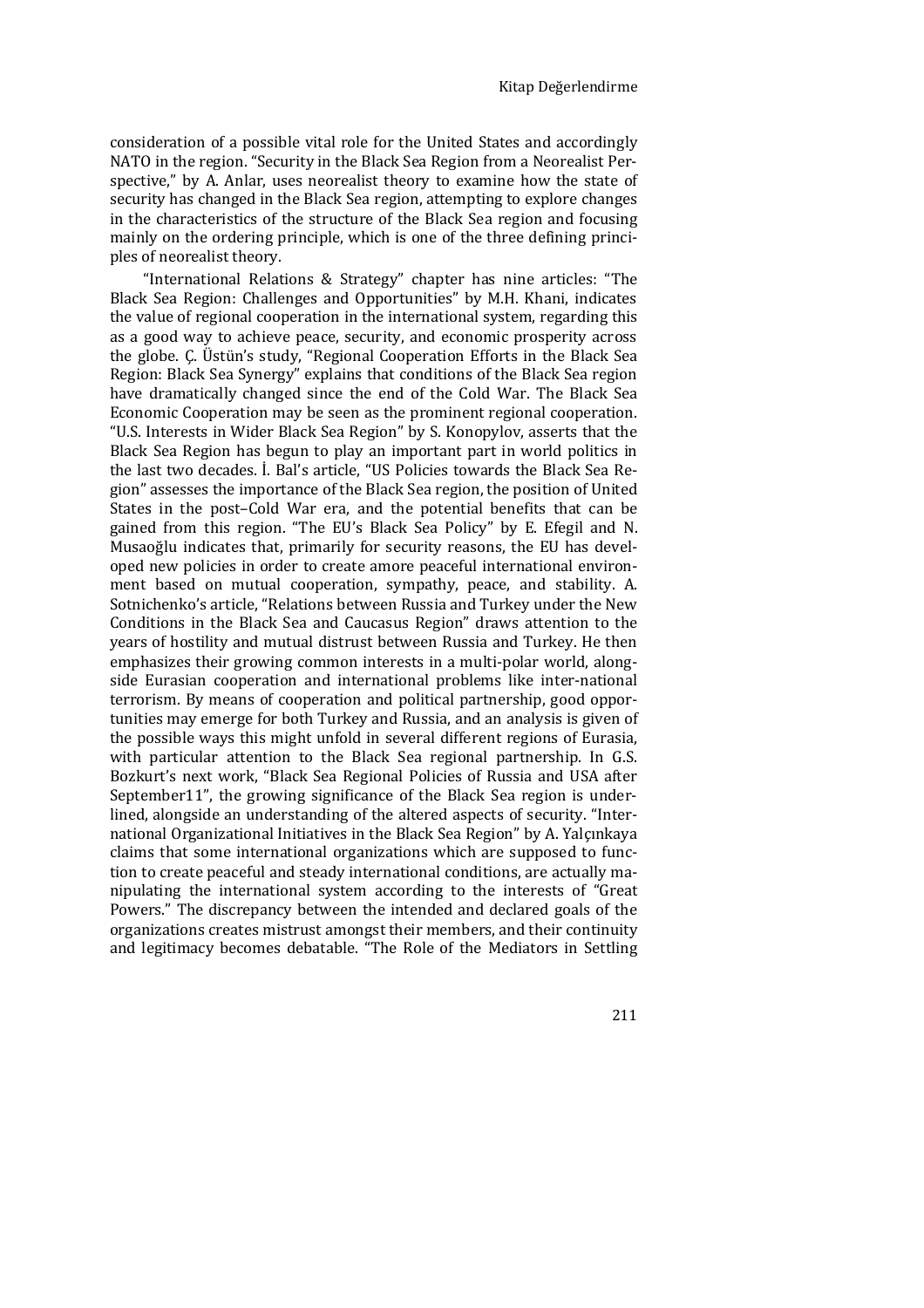Conflicts in the Black Sea Region," by H. Shelest shows the potential of the Black Sea region to become an area of prosperity and stability.

In the "Energy" chapter there are eight works: N. Iordan-Constantinescu's study, "The Geopolitics of Energy in the Black Sea Context" explains how energy, politics, and power are linked to each other as a force in international security. "Energy Politics in the Black Sea Region: The Superpowers' Race for Fuel" by J. Khanna, describes the geopolitical significance of the Black Sea region and then examines the interests of the United States, Russia, and China, this region having become a playground for these major powers. S. Salğın's work "Energy as a Foreign Policy in the Wider Black Sea Region," seeks to identify to what extent the Caspian and Black Sea states have effectively used energy as a foreign policy tool to promote their interests in regional and global affairs. "The Role of Azerbaijan in EU Energy Security" by A. Umudov, presents information on the energy policy of the European Union and sets out the importance of Caspian basin energy resources within this policy. G. Özkan's article "The Nexus between the Energy Pipeline Contest and Security in the Black Sea Region: Russia versus the Rest" illustrates that if the regional states of the wider Black Sea region can exercise strong control over energy resources and pipelines, they will reap economic, strategic, geopolitical, and security benefits and become much more powerful. "Policies around the BTC Pipeline" by H. Erdemir, delves into how the growing significance of energy security has contributed to the Blue Black Sea formation of strategic alliances and policies of states involved, in and around the Baku–Tbilisi–Ceyhan pipeline. "Gazprom: A Leading Actor in the Post-Soviet Gas Policy-Making Process in the Black Sea Region" by E. Eken exposes the factors and forces that drive Gazprom, currently the biggest natural gas company in the world, to be an influential actor in the region and globally. İ. Demir's work "Domestic Supply of Natural Gas and Oil in Relation to Total Energy Demand in Turkey: How Can Its Energy Needs be Secured?" demonstrates that Turkey as a growing country is in need of more energy as there is a gap between its insufficient domestic energy resources and its energy consumption.

The last chapter "Economy" consists of three articles. "Enhancing Security and Stability in the Black Sea Region through Economic Co-operation" by A. Nedelchev, explains the bridges that facilitate trade and cooperation, signifying the consequence of Black Sea Economic Co-operation, founded primarily as a regional economic organization, which now also serves to strengthen security and stability in the region by its unique method of "security through economic cooperation." B. Şakar's article, "Analyses of the Banking Sector in Black Sea Region Countries and Turkey," examines the economic situation and financial system in Turkey in the last decade. "A Handicap to Regional Economic Cooperation: Poverty (The Example of Turkey)" by O. Kaymakçı, Ö. Canbeyoğlu, and D.E. Türkgenç, says that Turkey,